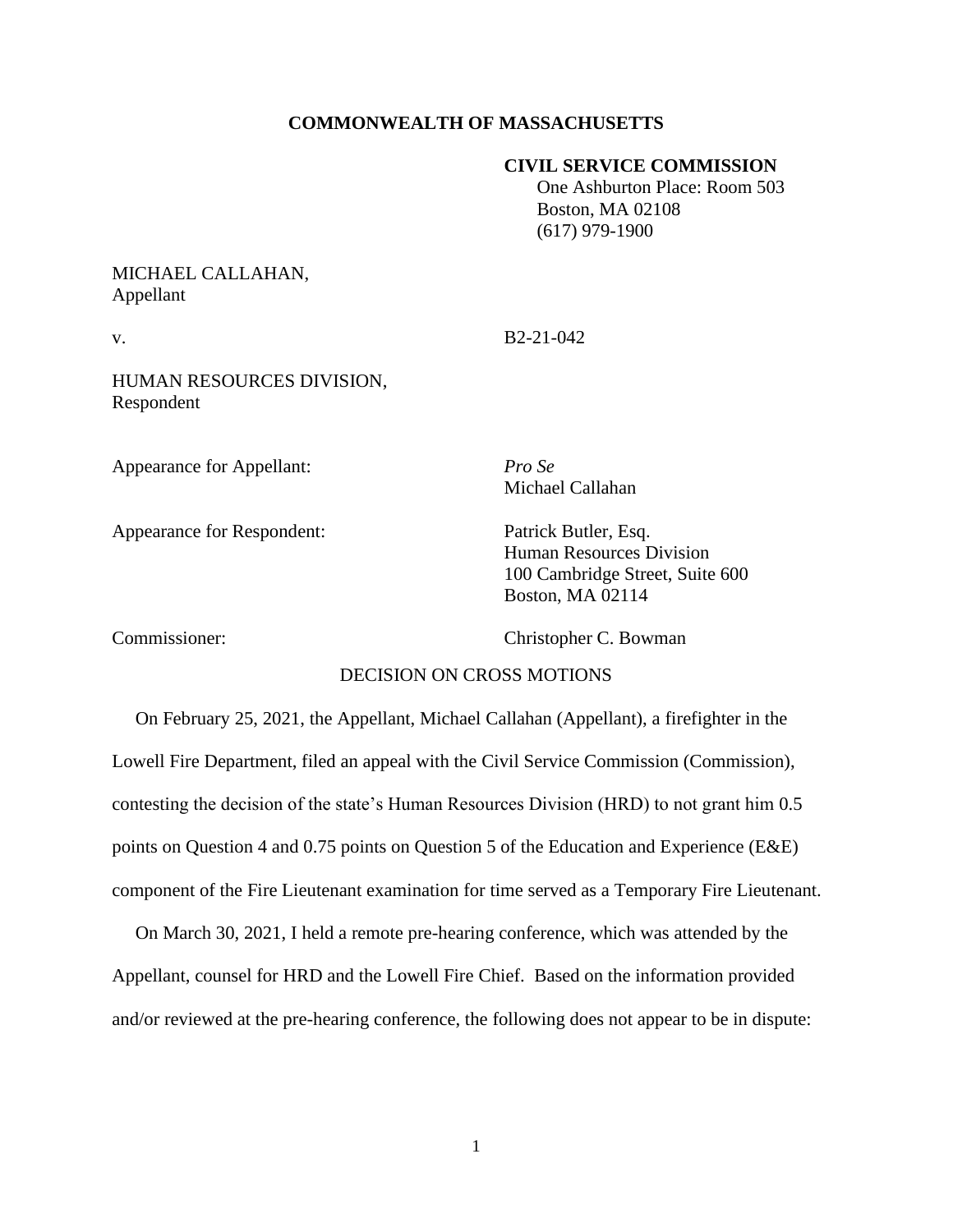- A. HRD administered a promotional examination for Fire Lieutenant on November 21, 2020.
- B. The deadline for completing the E&E component of the examination, and submitting the supporting documentation, was November 28, 2020.
- C. The Appellant completed the online E&E module before the filing deadline.
- D. As part of the E&E module, the Appellant claimed 0.5 points and 0.75 points for Questions 4 and 5 for time served as a Temporary Fire Lt.
- E. The Appellant submitted supporting documentation to HRD before the filing deadline, including an Employment Verification Form completed and signed by the Fire Chief, and many pages itemizing the shifts worked.
- F. The Employment Verification Form did not list the time spent as Temporary Fire Lt.
- G. HRD, relying on the Employment Verification Form, did not give the Appellant credit for the 0.5 and 0.75 points.
- H. On February 22, 2021, HRD released the scores to candidates.
- I. That same day, the Appellant filed an appeal with HRD, which included an appeal of the points in question.
- J. Also that same day, HRD emailed the Appellant stating: "Your score does not reflect the acting time you claimed as it was not provided on official letterhead and signed by a chief / appointing authority."
- K. On February 23, 2021, prior to the establishment of the eligible list, Lowell's Fire Chief penned a letter stating: "This letter is in reference to Firefighter Michael Callahan and verification of him working as a temporary officer. Firefighter Callahan worked as Temporary Lieutenant form 9/26/11 through 6/18/20 for a total of 1740 hours. If any additional information is needed please contact my office at …".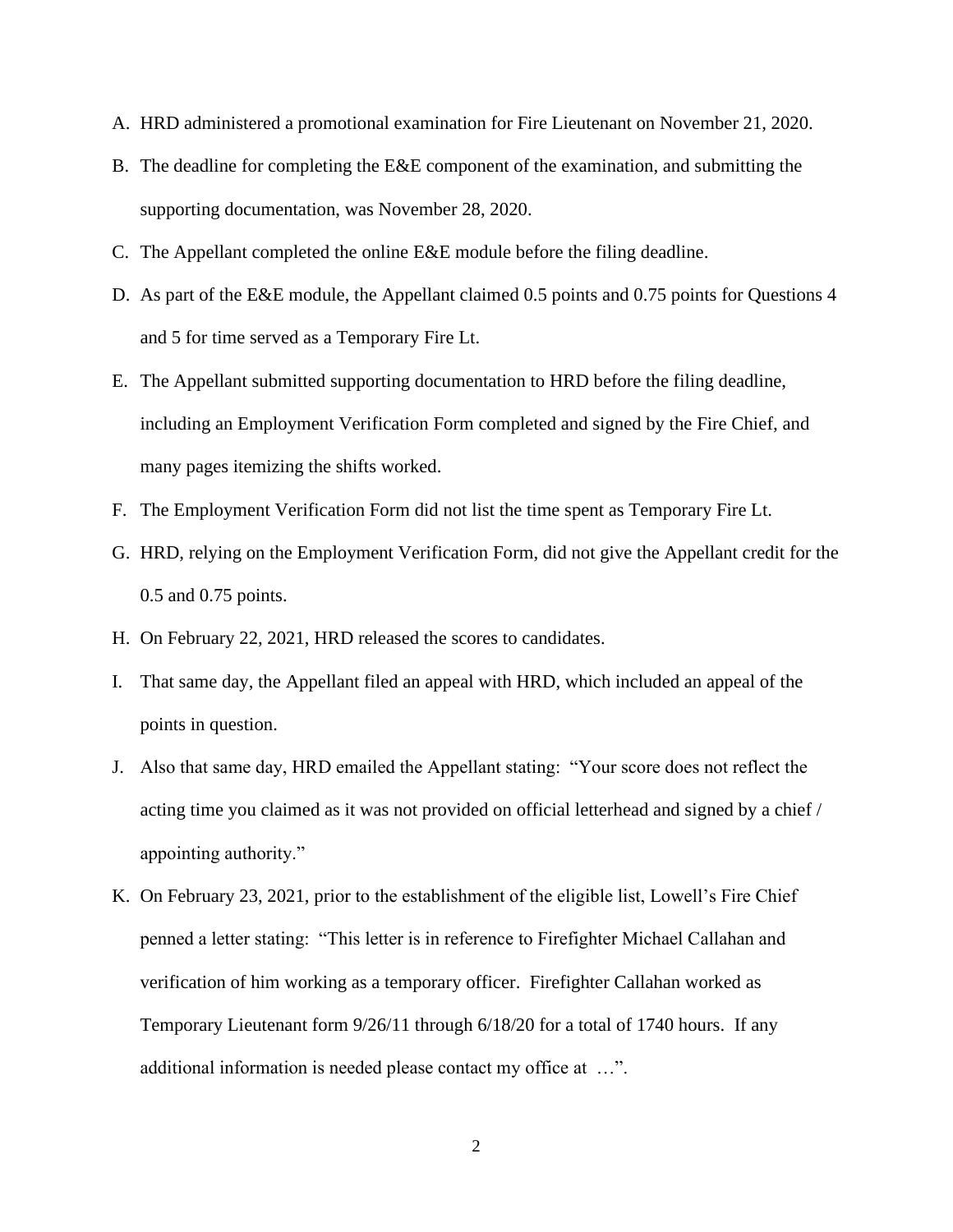L. On February 25, 2021, the Appellant filed an appeal with the Commission stating:

"May I please have my Acting Temporary Lieutenant time added to my E&E Score. My original E&E paperwork included all my days, dates and hours. It came from the Fire Chief's office from the city computer. It has [C]ity of Lowell [l]logo on the top corner. I received the [HRD email] that Civil Service needed a signed letterhead form the Chief. The following day [] Chief P. Charron made such letter and I have emailed it to Civil Service. You're welcome to call the office to verify. Also, see attached letter. I would like to fix this before the promotional list is posted at Civil Service and the City next Monday, March 1<sup>st."</sup>

- M. On March 1, 2021, HRD established the eligible list for Lowell Fire Lt.
- N. The Appellant's total score on the examination was 84.77, resulting in him being tied with 4 other persons for  $5<sup>th</sup>$  on the eligible list.
- O. The Lowell Fire Department breaks ties by going down to the one-hundredth decimal point.
- P. While HRD was unable to confirm this at the pre-hearing conference, it is likely, but not certain, that crediting the Appellant with these additional points would change his placement vis-à-vis other candidates tied for  $5<sup>th</sup>$ , when broken down to the hundredth decimal point.
- Q. On March 22, 2021, the Appellant sent an email to the Commission and HRD stating:

"This is sent to all involved in the pre-hearing appeal scheduled for 3-30-21

This week I was going over my paperwork for the test and for my appeal and upcoming pre-hearing video conference with Civil Service. My coworker reviewed my documents and discovered my (HRD) Fire Dept Promotional Exam Employment Verification Form may have been missing information. The Chiefs office did in fact send the supporting documentation with the shifts and hours for supporting documentation that I forwarded for the exam but the office didn't note the information on the [] HRD form. This was a clerical error from the Chiefs office that should have been picked up on but wasn't by the office staff or me. This was my first exam and I trusted the documents from the office would be correct.

I'm asking if you could please extend to me the E&E for working as a temporary lieutenant (1714hrs) 1.25 point in the E&E. This would be greatly appreciated.

I'm not sure if this applies or not but I do have a lifelong reading disability that is well documented and covered under the Americans with Disabilities Act. At this point I'm hoping Civil Service could grant the points and be understanding and act in my behalf. I feel this would be a reasonable request."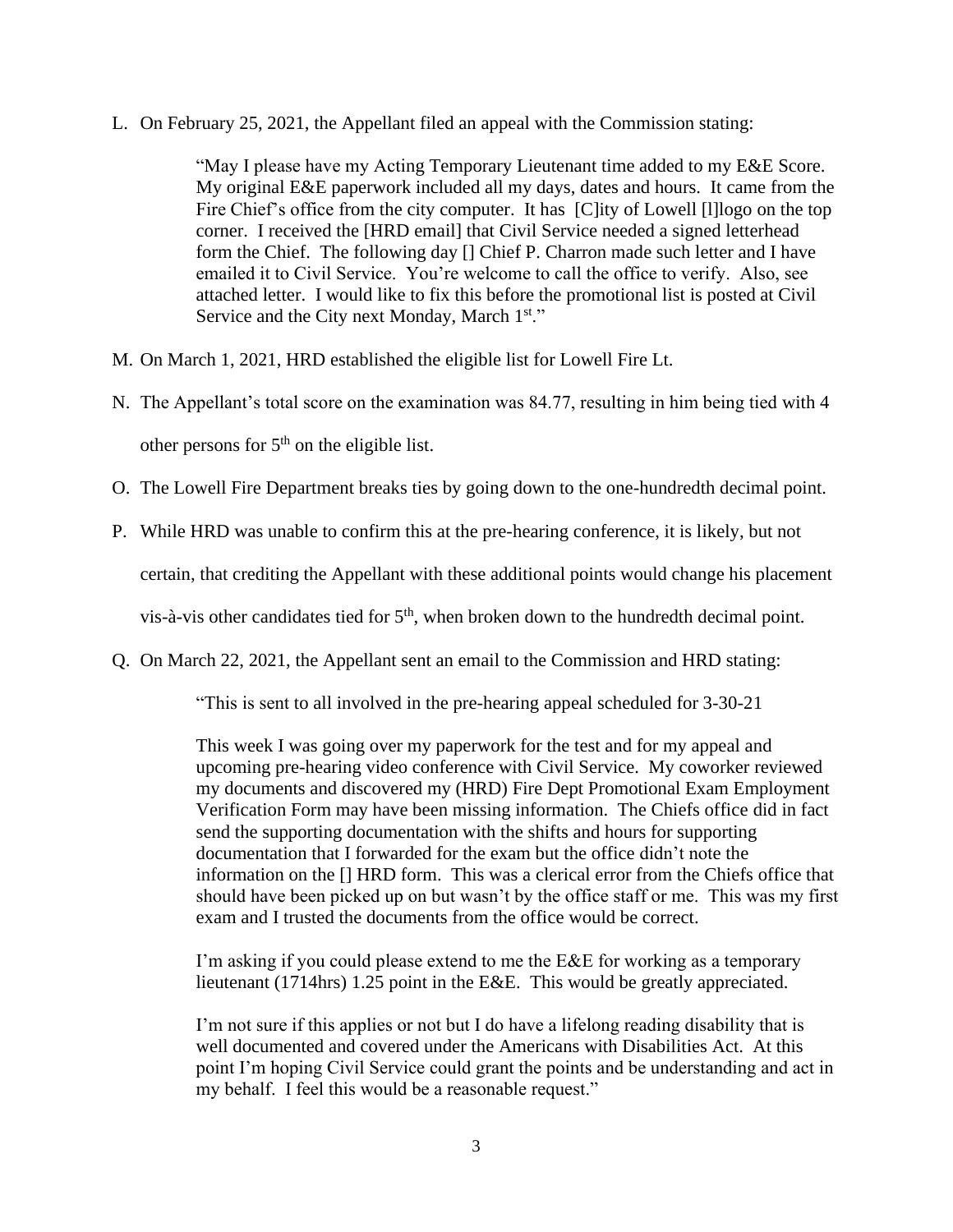- R. On March 23, 2021, the Lowell Fire Chief forwarded an email to HRD and the Commission stating: "Please see attached the amended copy of the Employment Verification Form with supporting documentation for Michael T. Callahan." The Employment Verification Form now listed the time the Appellant served as Temporary Lt. The attachments were identical to the attachments that were initially sent to HRD.
- S. On March 30, 2021, the Fire Chief attended the remote pre-hearing conference and took responsibility for the administrative error related to the initial Employment Verification Form (e.g. – not listing the time as Temporary Lt. on the actual form, although providing an itemized list that supported what the Appellant sought credit for on the examination).

*Applicable Civil Service Law*

G.L. c. 31,  $\S$  2(b) states in part that:

"No person shall be deemed to be aggrieved under the provisions of this section unless such person has made specific allegations in writing that a decision, action, or failure to act on the part of the administrator was in violation of this chapter, the rules or basic merit principles promulgated thereunder and said allegations shall show that such person's rights were abridged, denied, or prejudiced in such a manner as to cause actual harm to the person's employment status."

G.L. c. 31, § 5(e) states in relevant part that:

"The administrator [HRD] shall have the following powers and duties:

…

To conduct examinations for purposes of establishing eligible lists."

G.L. c. 31, § 22 states in relevant part that:

"The administrator shall determine the passing requirements of examinations. In any competitive examination, an applicant shall be given credit for employment or experience in the position for which the examination is held. In any examination, the applicant shall be allowed seven days after the date of such examination to file with the administrator a training and experience sheet and to receive credit for such training and experience as of the time designated by the administrator."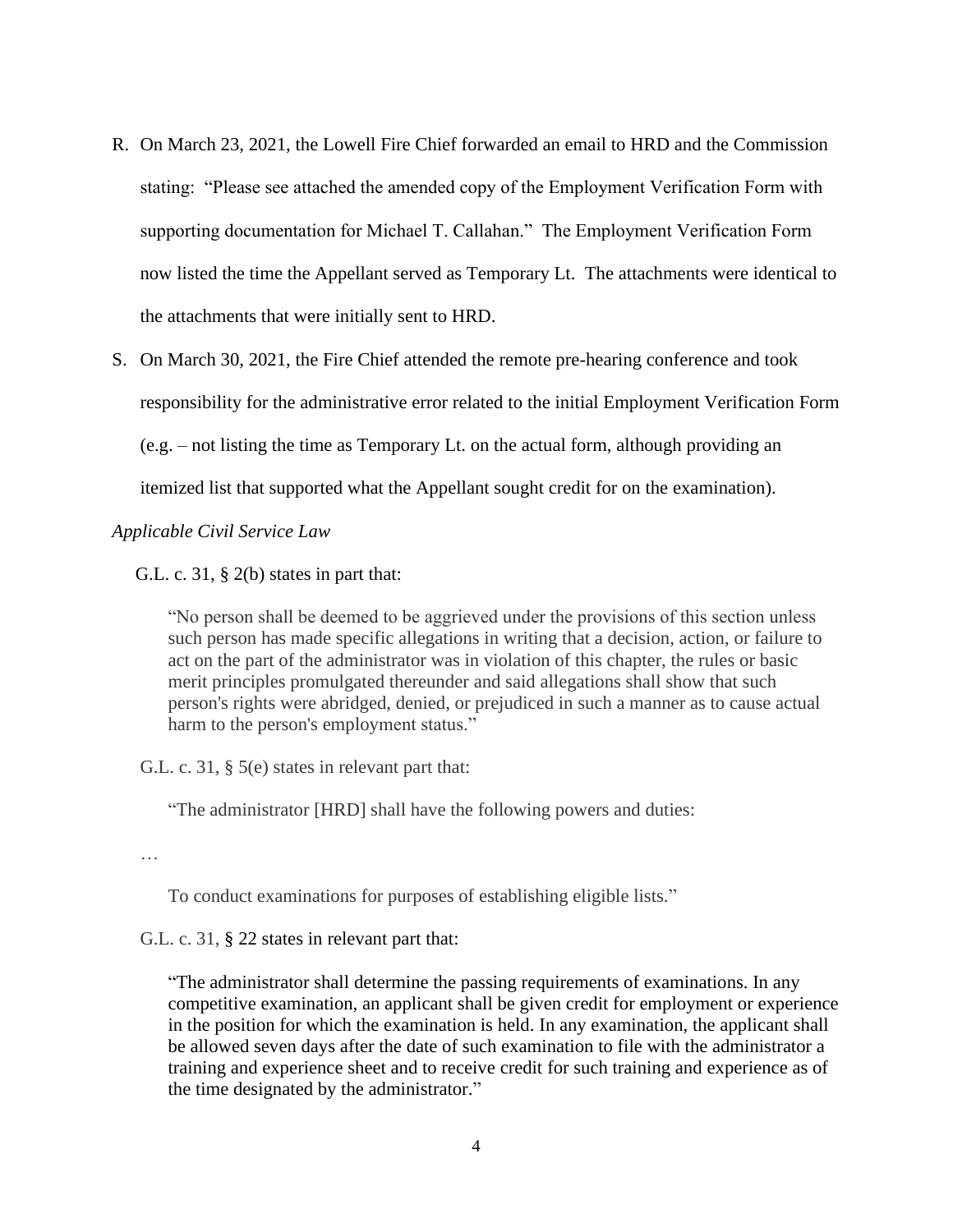PAR.06(1)(c) stated in relevant part that:

"The grading of the subject of employment or experience as a part of an entry-level examination shall be based on a schedule approved by the administrator which shall include credits for elements of employment or experience *related to the title for which the examination is held*". related to the title of CO I."

#### *Standard of Review: Motion for Summary Decision*

 The Commission may, on motion or upon its own initiative, dismiss an appeal at any time for lack of jurisdiction or for failure to state a claim upon which relief can be granted. 801 CMR  $7.00(7)(g)(3)$ . A motion for summary disposition of an appeal before the Commission, in whole or in part, may be filed pursuant to 801 C.M.R. 1.00(7)(h). These motions are decided under the well recognized standards for summary disposition as a matter of law - i.e., "viewing the evidence in the light most favorable to the non moving party", the substantial and credible evidence established that the non moving party has "no reasonable expectation" of prevailing on at least one "essential element of the case", and has not rebutted this evidence by "plausibly suggesting" the existence of "specific facts" to raise "above the speculative level" the existence of a material factual dispute requiring evidentiary hearing. See e.g., Lydon v. Massachusetts Parole Board, 18 MCSR 216 (2005). Accord Milliken & Co., v. Duro Textiles LLC, [451 Mass.](http://sll.gvpi.net/document.php?field=jd&value=sjcapp:451_mass._547)  [547,](http://sll.gvpi.net/document.php?field=jd&value=sjcapp:451_mass._547) 550n.6, (2008); Maimonides School v. Coles, 71 Mass.App.Ct. 240, 249, (2008). See also Iannacchino v. Ford Motor Company, [451 Mass. 623,](http://sll.gvpi.net/document.php?field=jd&value=sjcapp:451_mass._623) 635 36, (2008) (discussing standard for deciding motions to dismiss); cf. R.J.A. v. K.A.V., [406 Mass. 698](http://sll.gvpi.net/document.php?field=jd&value=sjcapp:406_mass._698) (1990) (factual issues bearing on plaintiffs standing required denial of motion to dismiss).

## *Analysis*

 As cited by HRD in its motion for summary decision, precedent-setting judicial decisions and a long line of Commission decisions have affirmed that, under Massachusetts civil service law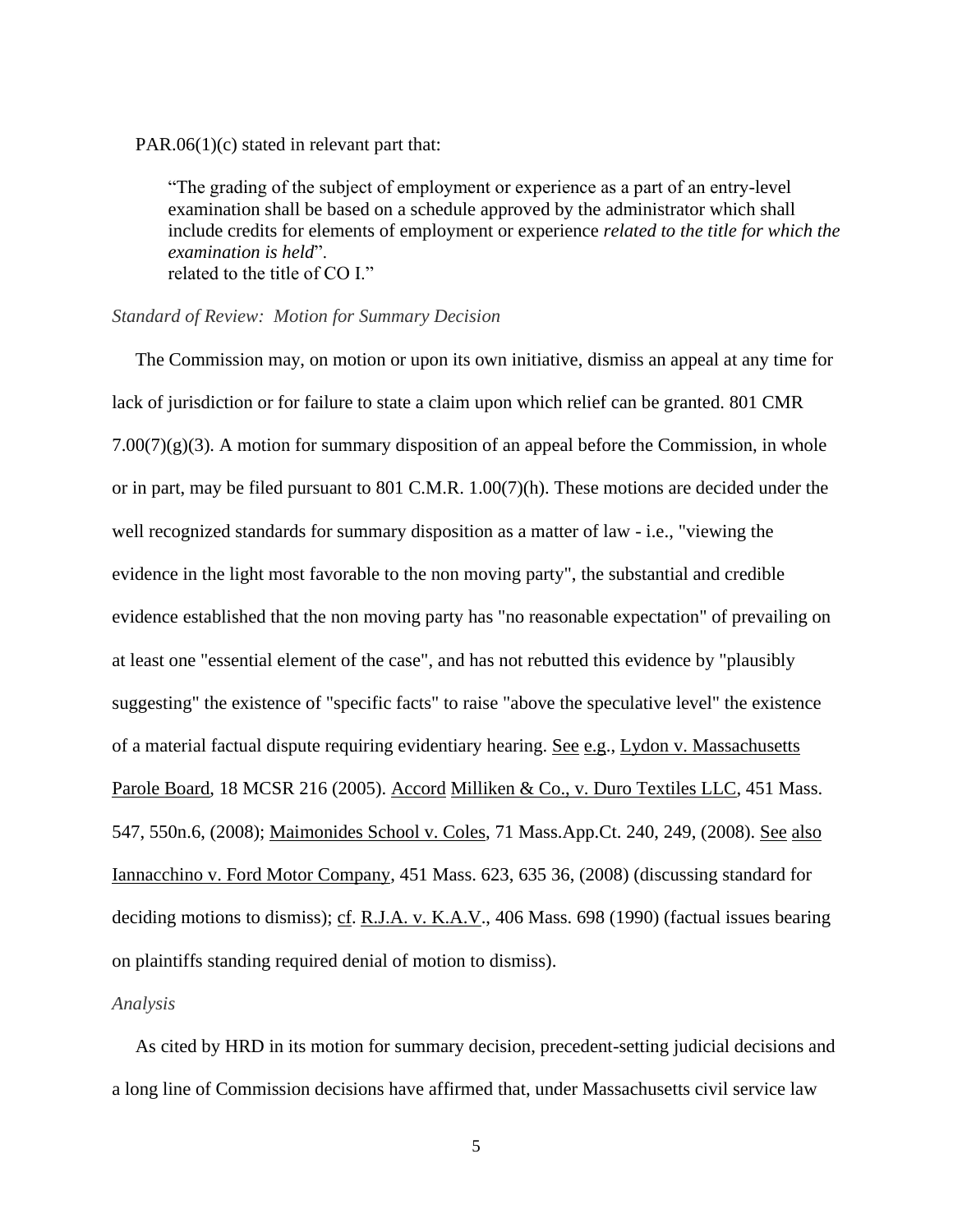and rules, HRD is vested with broad authority to determine the requirements for competitive civil service examinations, including the technical requirements related to completing the examination.

 HRD's discretion, however, it not without limits. Intervention by the Commission is warranted when an action or inaction by HRD is contrary to basic merit principles and/or arbitrary and capricious. There is a difference between ensuring uniformity to protect the integrity of the civil service examination process as opposed to a rigid, inflexible interpretation of granular requirements that may undermine confidence in the testing process. HRD's determination here is an example of the latter for the reasons discussed below.

 First, HRD's argument that the documents attached to the Employment Verification Form could not be accepted because they were not "affirmed or attested to as true" is not supported by their own instructions in which no such affirmation or attestation is referenced as a requirement. It also seems to contradict HRD's initial position, as stated in an email to the Appellant, that the documents could not be accepted because they were "not on official letterhead and signed by a chief / appointing authority."

 Second, HRD's argument that those same documents should not be accepted because they reference "Temporary Acting Officer" instead of "Temporary Acting Lieutenant" seems to be holding the Appellant responsible for how such service is recorded by the Lowell Fire Department's payroll system.

 Third, it is now clear, based on the statements by the Fire Chief at the pre-hearing conference, that the Fire Chief's office provided the Appellant with the supporting documentation that was attached to the Employment Verification Form, a form that was signed by the Fire Chief.<sup>1</sup>

<sup>1</sup> The attached supporting documents also had the seal of the City of Lowell in the upper left corner.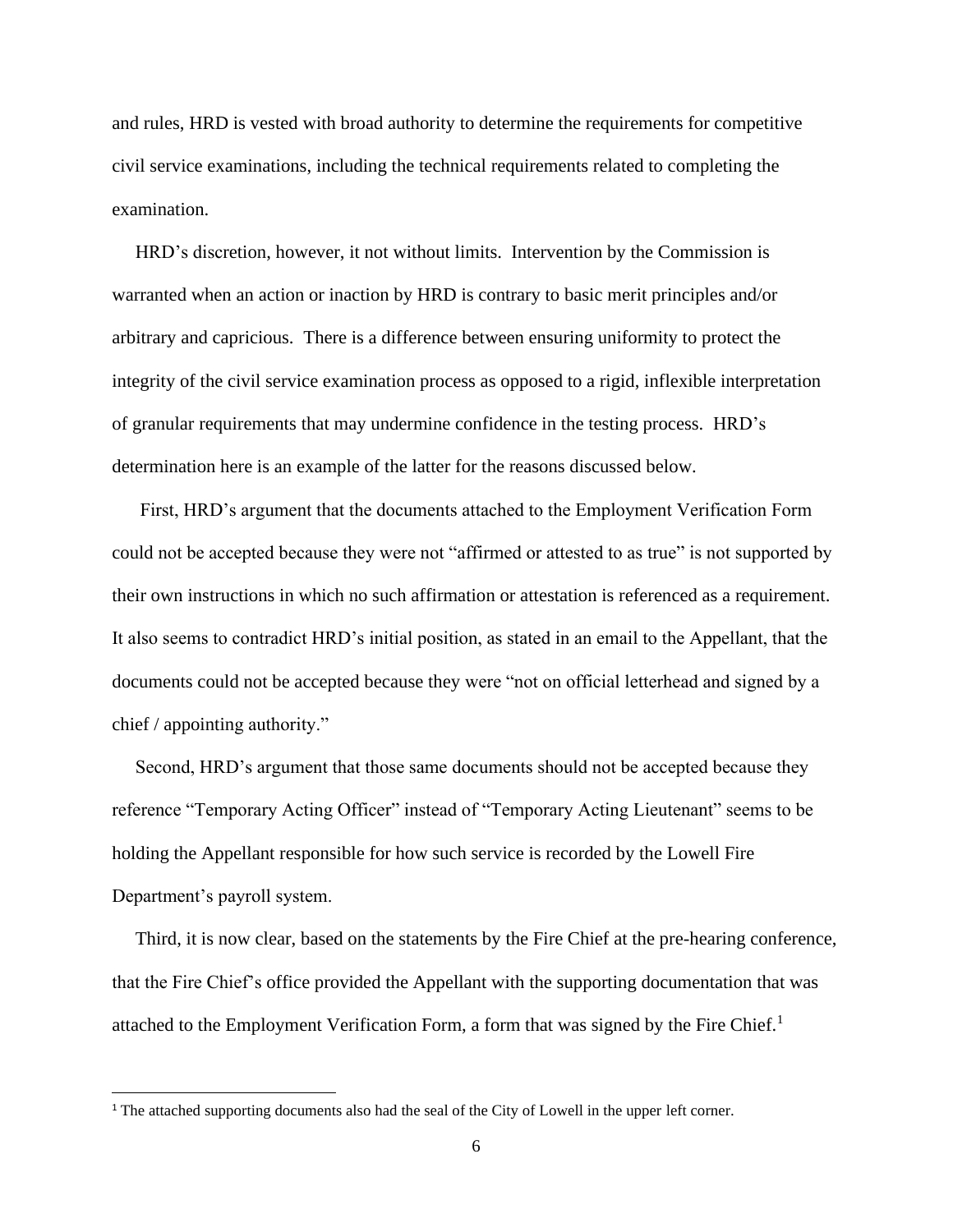Fourth, in a fairly rare occurrence, the City's Fire Chief participated in the pre-hearing conference and took full responsibility for the administrative error which resulted in the Appellant's hours as temporary lieutenant not being listed on the actual Employment Verification Form that was submitted to HRD in a timely manner.<sup>2</sup> Once informed of the error, he provided an updated form with the same supporting documentation to HRD.

 In this context, failing to credit the Appellant for the 1740 hours that he worked as a Temporary Fire Lieutenant appears to be inconsistent with basic merit principles which includes, in part: " … recruiting, selecting and advancing of employees on the basis of their relative *ability, knowledge and skills* …" as opposed to penalizing the Appellant for failing to notice an administrative error of the City's Fire Chief.

 As the Commission has recommended in the past, I encourage HRD to incorporate some type of "good cause" provisions into their rules to address these infrequent circumstances and ensure an outcome that is consistent with basic merit principles. During my tenure in state government, I have seen various state agencies and tribunals incorporate such provisions into their governing procedures. For example, the Probate and Family Court allows judges to deviate from stateissued child support guidelines in limited circumstances as long as the presiding judge records his/her reasons for doing so. The state's Division of Unemployment Assistance can effectively waive certain repayment of non-fraudulent overpayments when such repayment would be against equity and good conscience. The Commission's own rules include good cause provisions which allows for an Appellant to explain, for example, why an appeal should not be dismissed for failure to appear for a scheduled pre-hearing or hearing despite receiving notice.

<sup>&</sup>lt;sup>2</sup> The Fire Chief stated that he does not want the Appellant penalized for his administrative error and supports the Appellant's appeal.